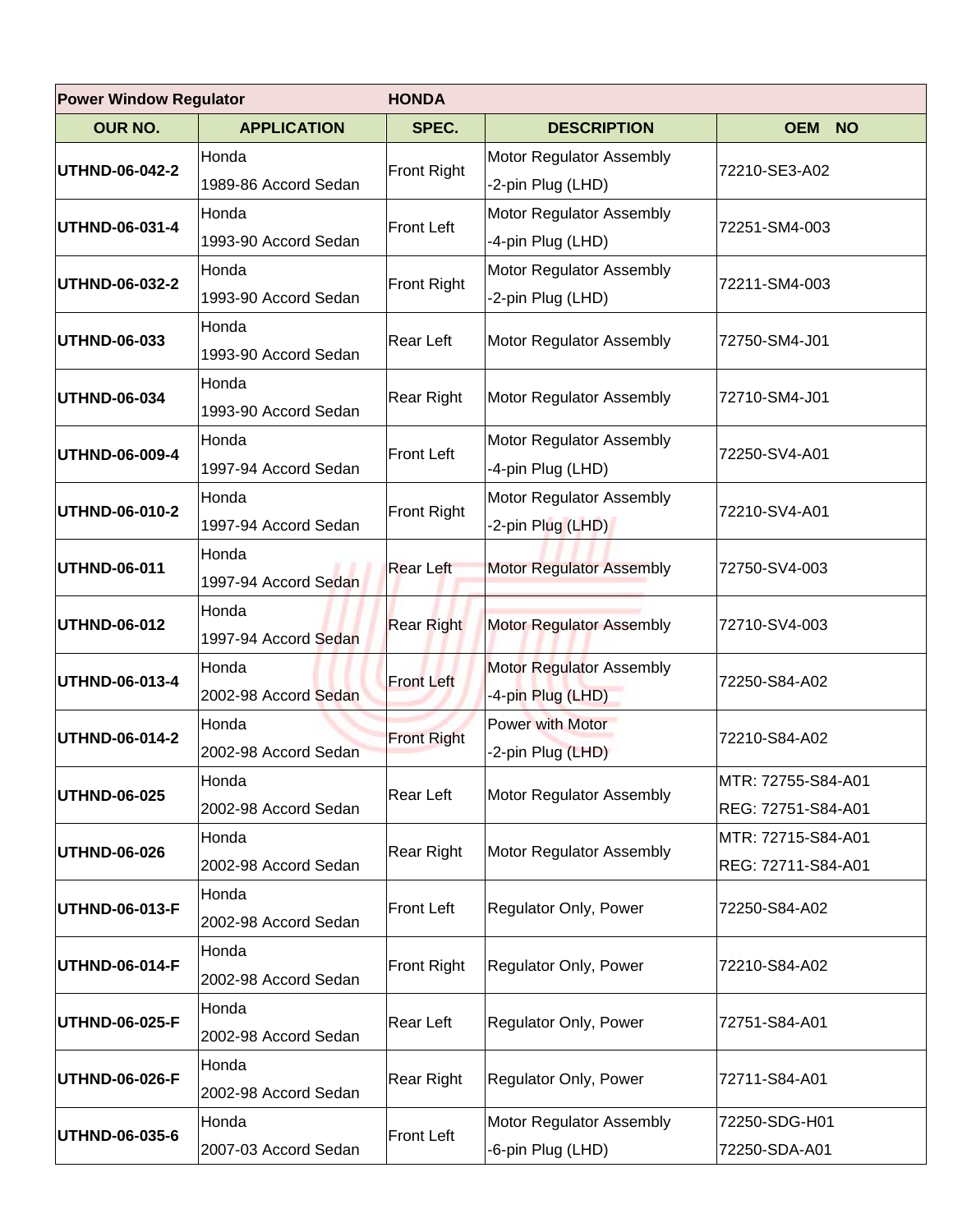|                     | <b>Power Window Regulator</b><br><b>HONDA</b> |                    |                                                      |                         |  |
|---------------------|-----------------------------------------------|--------------------|------------------------------------------------------|-------------------------|--|
| <b>OUR NO.</b>      | <b>APPLICATION</b>                            | SPEC.              | <b>DESCRIPTION</b>                                   | <b>OEM</b><br><b>NO</b> |  |
|                     | Honda                                         |                    | Motor Regulator Assembly                             | 72210-SDG-H01           |  |
| UTHND-06-036-2      | 2007-03 Accord Sedan                          | Front Right        | -2-pin Plug (LHD)                                    | 72210-SDA-A01           |  |
|                     |                                               |                    |                                                      | 72750-SDG-H01           |  |
| <b>UTHND-06-037</b> | Honda<br>2007-03 Accord Sedan                 | Rear Left          | Motor Regulator Assembly                             | 72750-SDC-A01           |  |
|                     |                                               |                    |                                                      | 72750SDAA01             |  |
|                     |                                               |                    |                                                      | 72710-SDG-H01           |  |
| UTHND-06-038        | Honda                                         | <b>Rear Right</b>  | Motor Regulator Assembly                             | 72710-SDC-A01           |  |
|                     | 2007-03 Accord Sedan                          |                    |                                                      | 72710SDAA01             |  |
|                     | Honda                                         |                    |                                                      |                         |  |
| UTHND-06-035-F      | 2007-03 Accord Sedan                          | <b>Front Left</b>  | Regulator Only, Power                                | 72250-SDG-H01           |  |
| UTHND-06-036-F      | Honda                                         |                    |                                                      |                         |  |
|                     | 2007-03 Accord Sedan                          | <b>Front Right</b> | Regulator Only, Power                                | 72210-SDG-H01           |  |
|                     |                                               |                    |                                                      | REF:                    |  |
|                     | Honda                                         |                    |                                                      | 72750-SDG-H01           |  |
| UTHND-06-037-F      | 2007-03 Accord Sedan                          | Rear Left          | <b>Regulator Only, Power</b>                         | 72750-SDC-A01           |  |
|                     |                                               |                    |                                                      | 72750SDAA01             |  |
|                     |                                               |                    |                                                      | REF:                    |  |
|                     | Honda                                         | <b>Rear Right</b>  |                                                      | 72710-SDG-H01           |  |
| UTHND-06-038-F      | 2007-03 Accord Sedan                          |                    | <b>Regulator Only, Power</b>                         | 72710-SDC-A01           |  |
|                     |                                               |                    |                                                      | 72710SDAA01             |  |
|                     |                                               |                    | <b>Motor Regulator Assembly</b><br>-6-pin Plug (LHD) | 72250-TA0-A11           |  |
| UTHND-06-081-6      | Honda                                         | <b>Front Left</b>  |                                                      | 72250TAOA11             |  |
|                     | 2013-08 Accord Sedan                          |                    |                                                      | 72250-TA0-A12           |  |
|                     | Honda                                         |                    | Motor Regulator Assembly                             | 72210-TA0-A01(11)       |  |
| UTHND-06-082-2      | 2013-08 Accord Sedan                          | Front Right        | -2-pin Plug (LHD)                                    | 72210-TA0-A02(12)       |  |
|                     | Honda                                         |                    |                                                      |                         |  |
|                     | 2012-08 Accord Sedan,                         |                    |                                                      |                         |  |
| UTHND-06-083        | 2011-10 Accord Crosstour                      | Rear Left          | Motor Regulator Assembly                             | 72750-TA0-A01           |  |
|                     | 2014-12 Crosstour                             |                    |                                                      |                         |  |
|                     | Honda                                         |                    |                                                      |                         |  |
|                     | 2012-08 Accord Sedan,                         |                    |                                                      |                         |  |
| <b>UTHND-06-084</b> | 2011-10 Accord Crosstour                      | Rear Right         | Motor Regulator Assembly                             | 72710-TA0-A01           |  |
|                     | 2014-12 Crosstour                             |                    |                                                      |                         |  |
|                     | Honda                                         |                    |                                                      |                         |  |
|                     | 2012-08 Accord Sedan,                         |                    |                                                      |                         |  |
| UTHND-06-083-F      | 2011-10 Accord Crosstour                      | Rear Left          | Regulator Only, Power                                | 72750-TA0-A01 - PFM     |  |
|                     | 2014-12 Crosstour                             |                    |                                                      |                         |  |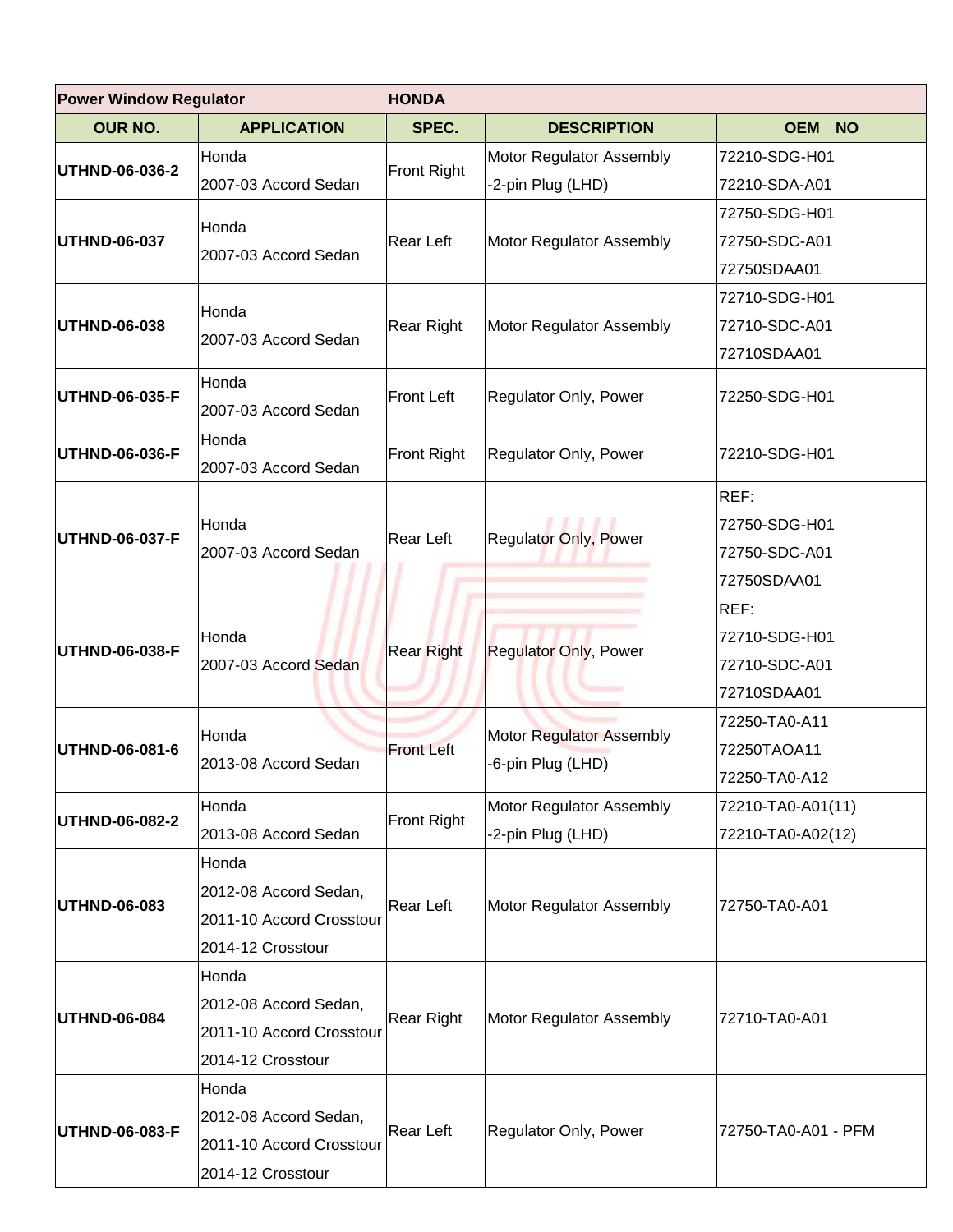|                       | <b>Power Window Regulator</b><br><b>HONDA</b>                                   |                    |                                                      |                              |  |
|-----------------------|---------------------------------------------------------------------------------|--------------------|------------------------------------------------------|------------------------------|--|
| OUR NO.               | <b>APPLICATION</b>                                                              | SPEC.              | <b>DESCRIPTION</b>                                   | <b>OEM</b><br><b>NO</b>      |  |
| <b>UTHND-06-084-F</b> | Honda<br>2012-08 Accord Sedan,<br>2011-10 Accord Crosstour<br>2014-12 Crosstour | Rear Right         | Regulator Only, Power                                | 72710-TA0-A01 - PFM          |  |
| UTHND-06-107-6        | Honda<br>2017-12 Accord                                                         | <b>Front Left</b>  | Motor Regulator Assembly                             | 72250-T2A-A11                |  |
| UTHND-06-108-2        | Honda<br>2017-12 Accord                                                         | <b>Front Right</b> | Motor Regulator Assembly                             | 72210-T2A-A11                |  |
| UTHND-06-107-F        | Honda<br>2017-12 Accord                                                         | <b>Front Left</b>  | Regulator Only, Power                                | 72250-T2A-A11                |  |
| <b>UTHND-06-108-F</b> | Honda<br>2017-12 Accord                                                         | <b>Front Right</b> | Regulator Only, Power                                | 72210-T2A-A11                |  |
| UTHND-06-039-4        | Honda<br>1997-94 Accord Coupe<br><b>Acura CL Series</b>                         | <b>Front Left</b>  | Motor Regulator Assembly<br>-4-pin Plug (LHD)        | 72250-SV2-003                |  |
| UTHND-06-040-2        | Honda<br>1997-94 Accord Coupe                                                   | Front Right        | Motor Regulator Assembly<br>-2-pin Plug (LHD)        | 72210-SV2-003                |  |
| UTHND-06-027-4        | Honda<br>2002-98 Accord Coupe                                                   | <b>Front Left</b>  | <b>Motor Regulator Assembly</b><br>-4-pin Plug (LHD) | 72251-S82-A01                |  |
| UTHND-06-028-2        | Honda<br>2002-98 Accord Coupe                                                   | <b>Front Right</b> | <b>Motor Regulator Assembly</b><br>-2-pin Plug (LHD) | 72211-S82-A01                |  |
| UTHND-06-061-6        | Honda<br>2007-03 Accord Coupe                                                   | Front Left         | Motor Regulator Assembly<br>-6-pin Plug (LHD)        | 72250-SDN-A02/03             |  |
| UTHND-06-062-2        | Honda<br>2007-03 Accord Coupe                                                   | Front Right        | Motor Regulator Assembly<br>-2-pin Plug (LHD)        | 72210-SDN-A02/03             |  |
| <b>UTHND-06-061-F</b> | Honda<br>2007-03 Accord Coupe                                                   | Front Left         | Regulator Only, Power                                | 72250-SDN-A02                |  |
| <b>UTHND-06-062-F</b> | Honda<br>2007-03 Accord Coupe                                                   | Front Right        | Regulator Only, Power                                | 72210-SDN-A02                |  |
| <b>UTHND-06-121-6</b> | Honda<br>2012-08 Accord Coupe                                                   | Front Left         | Motor Regulator Assembly<br>6-pin Plug               | 72250TE0A11<br>72250-TE0-A12 |  |
| <b>UTHND-06-122-2</b> | Honda<br>2012-08 Accord Coupe                                                   | Front Right        | Motor Regulator Assembly<br>2-pin Plug               | 72210TE0A11<br>72210-TE0-A12 |  |
| <b>UTHND-06-131-6</b> | Honda<br>2016-13 Accord coupe                                                   | <b>Front Left</b>  | Motor Regulator Assembly<br>6-pin Plug               | 72250T3LA11                  |  |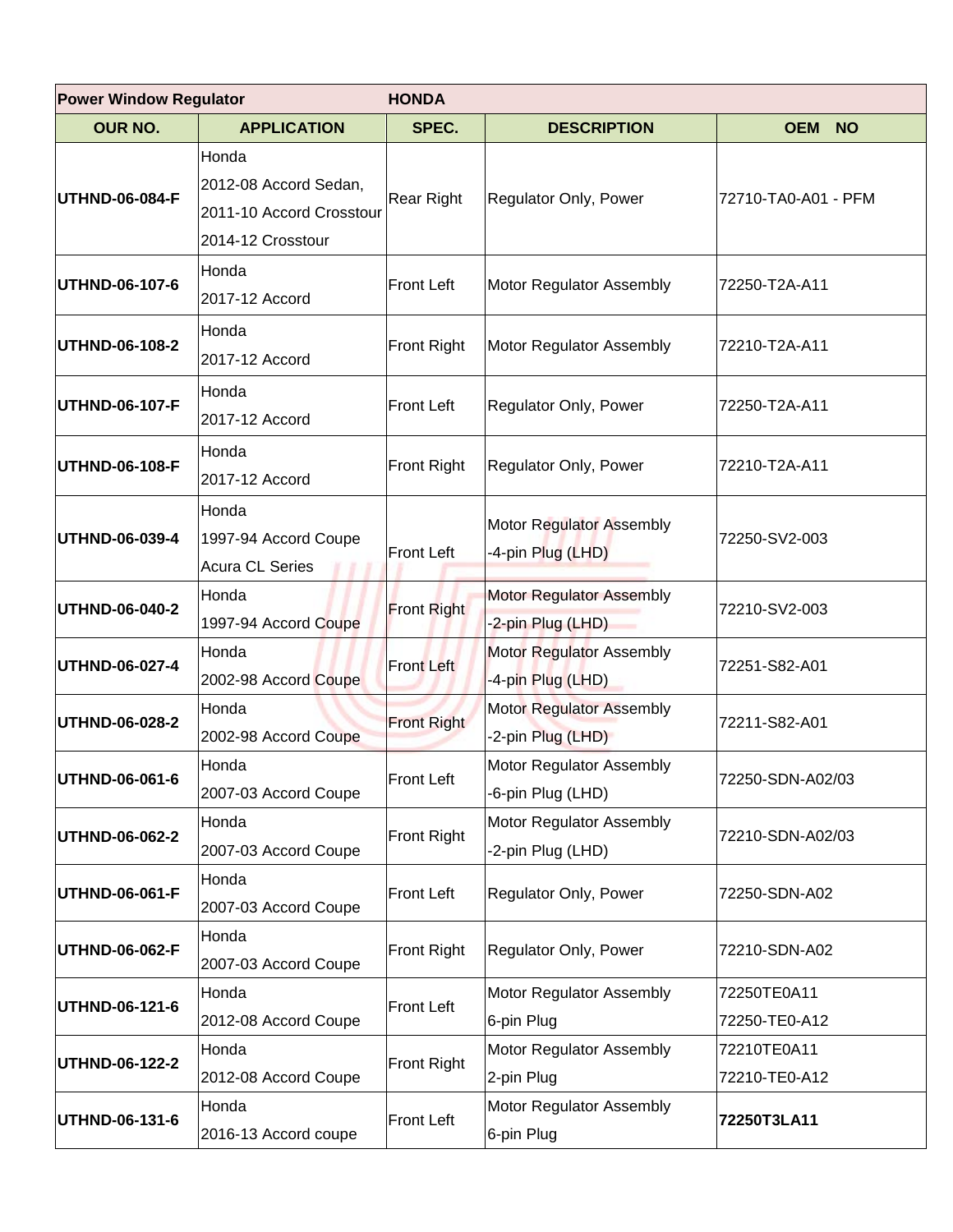|                | <b>Power Window Regulator</b><br><b>HONDA</b> |                    |                                                      |                                                |
|----------------|-----------------------------------------------|--------------------|------------------------------------------------------|------------------------------------------------|
| <b>OUR NO.</b> | <b>APPLICATION</b>                            | SPEC.              | <b>DESCRIPTION</b>                                   | <b>OEM</b><br><b>NO</b>                        |
| UTHND-06-132-6 | Honda<br>2016-13 Accord coupe                 | <b>Front Right</b> | Motor Regulator Assembly<br>6-pin Plug               | 72210T3LA11                                    |
| UTHND-06-131-F | Honda<br>2016-13 Accord coupe                 | <b>Front Left</b>  | Regulator Only, Power                                | 72250T3LA11                                    |
| UTHND-06-132-F | Honda<br>2016-13 Accord coupe                 | <b>Front Right</b> | Regulator Only, Power                                | 72210T3LA11                                    |
| UTHND-06-001-4 | Honda<br>1991-88 Civic Sedan                  | <b>Front Left</b>  | Motor Regulator Assembly<br>-4-pin Plug (LHD)        | 72251-SH4-J02 (S01)<br>72250-SH4-A01           |
| UTHND-06-002-2 | Honda<br>1991-88 Civic Sedan                  | <b>Front Right</b> | Motor Regulator Assembly<br>-2-pin Plug (LHD)        | 72211-SH4-J02                                  |
| UTHND-06-001-F | Honda<br>1991-88 Civic Sedan                  | <b>Front Left</b>  | Regulator Only, Power                                | 72251-SH4-J02<br>(S <sub>01</sub> )            |
| UTHND-06-002-F | Honda<br>1991-88 Civic Sedan                  | <b>Front Right</b> | Regulator Only, Power                                | 72211-SH4-J02                                  |
| UTHND-06-003-4 | Honda<br>1995-92 Civic Sedan                  | <b>Front Left</b>  | <b>Motor Regulator Assembly</b><br>-4-pin Plug (LHD) | 72251-SR4-J01<br>72250-SR4-A01F<br>72250ST3G11 |
| UTHND-06-004-2 | Honda<br>1995-92 Civic Sedan                  | <b>Front Right</b> | Motor Regulator Assembly<br>-2-pin Plug (LHD)        | 72211-SR4-J01<br>72210-SR4-A01<br>72210ST3G11  |
| UTHND-06-003-F | Honda<br>1995-92 Civic Sedan                  | <b>Front Left</b>  | <b>Regulator Only, Power</b>                         | 72251-SR4-J01<br>72250-SR4-A01F                |
| UTHND-06-004-F | Honda<br>1995-92 Civic Sedan                  | <b>Front Right</b> | Regulator Only, Power                                | 72211-SR4-J01<br>72210-SR4-A01                 |
| UTHND-06-095   | Honda<br>1995-92 Civic Sedan                  | Rear Left          | Motor Regulator Assembly                             | 72750-SR4-J01                                  |
| UTHND-06-096   | Honda<br>1995-92 Civic Sedan                  | Rear Right         | Motor Regulator Assembly                             | 72710-SR4-J01                                  |
| UTHND-06-005-4 | Honda<br>2000-96 Civic Sedan                  | Front Left         | Motor Regulator Assembly<br>-4-pin Plug (LHD)        | 72250-S04-A03                                  |
| UTHND-06-006-2 | Honda<br>2000-96 Civic Sedan                  | Front Right        | Motor Regulator Assembly<br>-2-pin Plug (LHD)        | 72210-S04-A03                                  |
| UTHND-06-007   | Honda<br>2000-96 Civic Sedan                  | Rear Left          | Motor Regulator Assembly                             | 04726-S01-A01<br>72750-S04-J03                 |
| UTHND-06-008   | Honda<br>2000-96 Civic Sedan                  | <b>Rear Right</b>  | Motor Regulator Assembly                             | 04721-S01-A01<br>72710-S04-J03                 |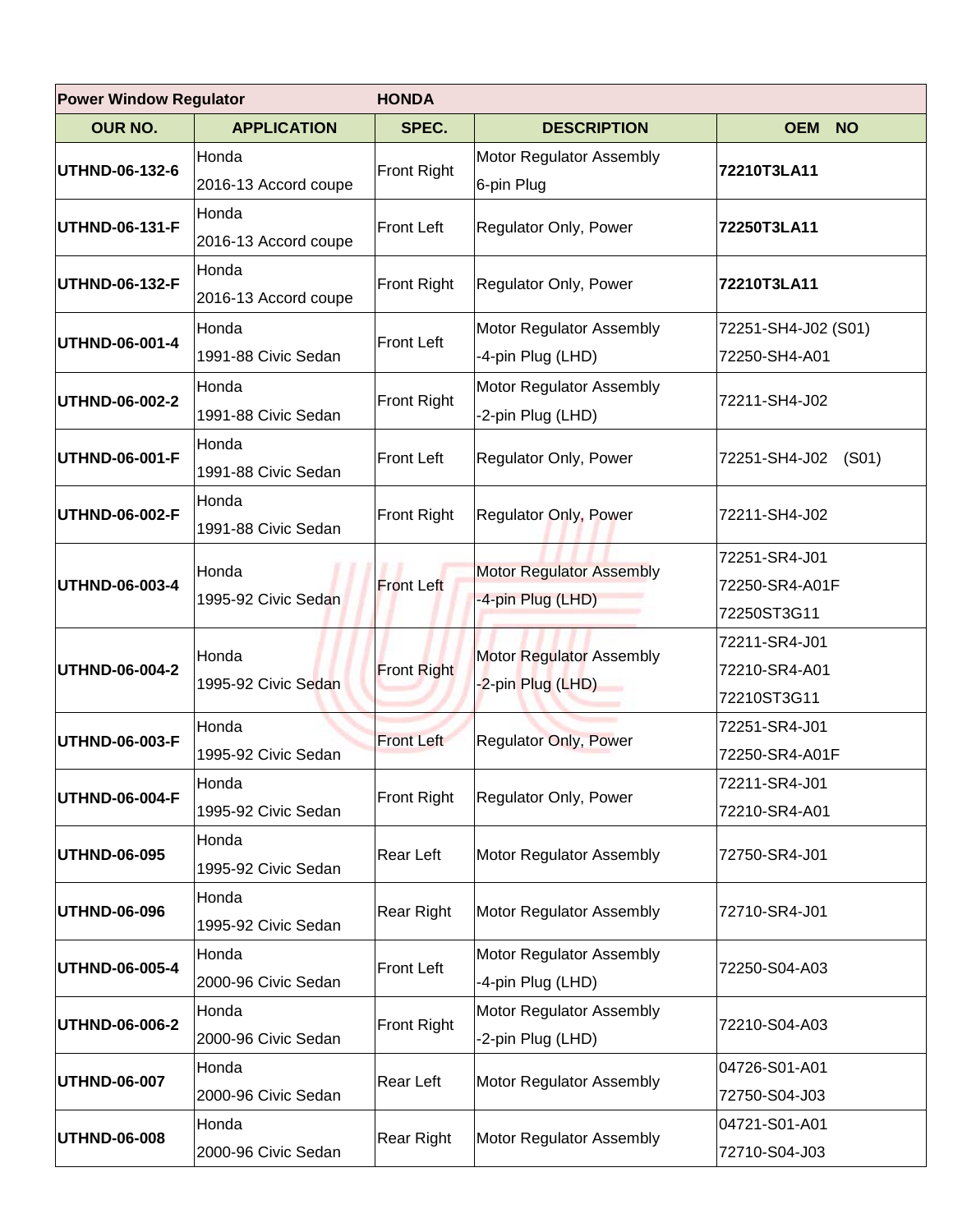| <b>Power Window Regulator</b><br><b>HONDA</b> |                     |                    |                                 |                         |
|-----------------------------------------------|---------------------|--------------------|---------------------------------|-------------------------|
| <b>OUR NO.</b>                                | <b>APPLICATION</b>  | SPEC.              | <b>DESCRIPTION</b>              | <b>OEM</b><br><b>NO</b> |
| UTHND-06-005-F                                | Honda               |                    | Regulator Only, Power           | 72250-S04-A03           |
|                                               | 2000-96 Civic Sedan | <b>Front Left</b>  |                                 | 72250-S04-A011          |
| UTHND-06-006-F                                | Honda               | <b>Front Right</b> | Regulator Only, Power           | 72210-S04-A03           |
|                                               | 2000-96 Civic Sedan |                    |                                 | 72210-S04-A011          |
| UTHND-06-007-F                                | Honda               | Rear Left          | Regulator Only, Power           | 04726-S01-A01           |
|                                               | 2000-96 Civic Sedan |                    |                                 | 72750-S04-J03           |
| UTHND-06-008-F                                | Honda               | Rear Right         | Regulator Only, Power           | 04721-S01-A01           |
|                                               | 2000-96 Civic Sedan |                    |                                 | 72710-S04-J03           |
| UTHND-06-043-6                                | Honda               | <b>Front Left</b>  | Motor Regulator Assembly        | 72250-S5A-G03           |
|                                               | 2005-01 Civic Sedan |                    | -6-pin Plug (LHD)               |                         |
| UTHND-06-043-4                                | Honda               | <b>Front Left</b>  | Motor Regulator Assembly        | 72250-S5D-A01           |
|                                               | 2005-01 Civic Sedan |                    | -4-pin Plug (LHD/USA)           |                         |
| UTHND-06-044-2                                | Honda               | <b>Front Right</b> | Motor Regulator Assembly        | 72210-S5A-G01           |
|                                               | 2005-01 Civic Sedan |                    | -2-pin Plug (LHD)               |                         |
| UTHND-06-045                                  | Honda               | <b>Rear Left</b>   | <b>Motor Regulator Assembly</b> | 72750-S5A-J01           |
|                                               | 2005-01 Civic Sedan |                    |                                 | 72750-S5D-A01           |
| UTHND-06-046                                  | Honda               | <b>Rear Right</b>  | <b>Motor Regulator Assembly</b> | 72710-S5A-J01           |
|                                               | 2005-01 Civic Sedan |                    |                                 | 72710-S5D-A01           |
| UTHND-06-043-F                                | Honda               | <b>Front Left</b>  | <b>Regulator Only, Power</b>    | 72250-S5D-A01           |
|                                               | 2005-01 Civic Sedan |                    |                                 |                         |
| UTHND-06-044-F                                | Honda               | <b>Front Right</b> | <b>Regulator Only, Power</b>    | 72210-S5A-G01           |
|                                               | 2005-01 Civic Sedan |                    |                                 |                         |
|                                               | Honda               |                    |                                 | Reference:              |
| UTHND-06-045-F                                | 2005-01 Civic Sedan | Rear Left          | Regulator Only, Power           | 72750-S5A-J01           |
|                                               |                     |                    |                                 | 72750-S5D-A01           |
|                                               | Honda               |                    |                                 | Reference:              |
| UTHND-06-046-F                                | 2005-01 Civic Sedan | Rear Right         | Regulator Only, Power           | 72710-S5A-J01           |
|                                               |                     |                    |                                 | 72710-S5D-A01           |
| UTHND-06-085-6                                | Honda               | <b>Front Left</b>  | Motor Regulator Assembly        | 72250-SNA-A01           |
|                                               | 2011-06 Civic Sedan |                    | -6-pin Plug (LHD)               |                         |
| UTHND-06-086-2                                | Honda               | <b>Front Right</b> | Motor Regulator Assembly        | 72210-SNA-A01           |
|                                               | 2011-06 Civic Sedan |                    | -2-pin Plug (LHD)               |                         |
| <b>UTHND-06-087</b>                           | Honda               | Rear Left          | Motor Regulator Assembly        | 72750-SNA-A01           |
|                                               | 2011-06 Civic Sedan |                    |                                 |                         |
|                                               | Honda               | Rear Right         |                                 | 72710-SNA-A01           |
| UTHND-06-088                                  | 2011-06 Civic Sedan |                    | Motor Regulator Assembly        |                         |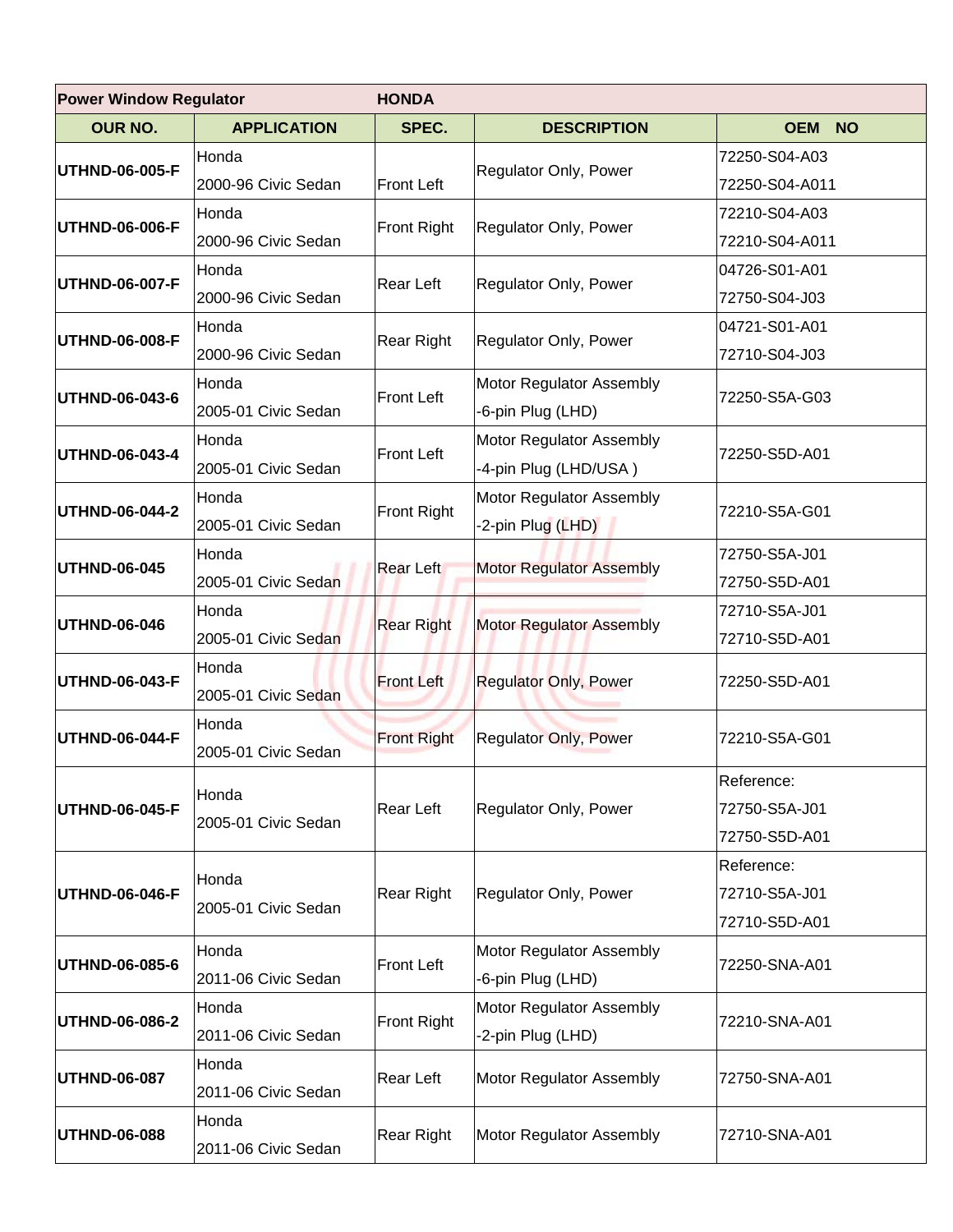| <b>Power Window Regulator</b> |                                       | <b>HONDA</b>       |                                                      |                                          |  |
|-------------------------------|---------------------------------------|--------------------|------------------------------------------------------|------------------------------------------|--|
| <b>OUR NO.</b>                | <b>APPLICATION</b>                    | SPEC.              | <b>DESCRIPTION</b>                                   | <b>OEM</b><br><b>NO</b>                  |  |
| <b>UTHND-06-087-F</b>         | Honda<br>2011-06 Civic Sedan          | Rear Left          | Regulator Only, Power                                | 72750-SNA-A01-PFM                        |  |
| <b>UTHND-06-088-F</b>         | Honda<br>2011-06 Civic Sedan          | <b>Rear Right</b>  | Regulator Only, Power                                | 72710-SNA-A01-PFM                        |  |
| UTHND-06-103-6                | Honda<br>2015-12 Civic                | Front Left         | Motor Regulator Assembly                             | 72251-TR0-A01(REG)<br>72255-TR0-A01(MTR) |  |
| UTHND-06-104-2                | Honda<br>2015-12 Civic                | Front Right        | Motor Regulator Assembly                             | 72211-TR0-A01(REG)<br>72215-TR0-A01(MTR) |  |
| UTHND-06-103-M6               | Honda<br>2015-12 Civic<br>2015-12 CRV | <b>Front Left</b>  | Motor Only                                           | 72255-TR0-A11                            |  |
| UTHND-06-104-M2               | Honda<br>2015-12 Civic<br>2015-12 CRV | Front Right        | Motor Only                                           | 72215-TR0-A01                            |  |
| <b>UTHND-06-103-F</b>         | Honda<br>2015-12 Civic                | <b>Front Left</b>  | <b>Regulator Only, Power</b>                         | 72251-TR0-A01                            |  |
| <b>UTHND-06-104-F</b>         | Honda<br>2015-12 Civic                | <b>Front Right</b> | <b>Regulator Only, Power</b>                         | 72211-TR0-A01                            |  |
| UTHND-06-019-4                | Honda<br>1995-92 Civic Coupe          | <b>Front Left</b>  | Power with Motor<br>-4-pin Plug (LHD)                | 72251-SR3-A01 (J01)<br>72250-SR3-A01F    |  |
| <b>UTHND-06-020-2</b>         | Honda<br>1995-92 Civic Coupe          | <b>Front Right</b> | Motor Regulator Assembly<br>-2-pin Plug<br>(LHD)     | 72211-SR3-A01                            |  |
| UTHND-06-019-F                | Honda<br>1995-92 Civic Coupe          | <b>Front Left</b>  | Regulator Only, Power                                | 72251-SR3-A01 (J01)<br>72250-SR3-A01F    |  |
| <b>UTHND-06-020-F</b>         | Honda<br>1995-92 Civic Coupe          | Front Right        | Regulator Only, Power                                | 72211-SR3-A01                            |  |
| UTHND-06-021-4                | Honda<br>2000-96 Civic Coupe          | <b>Front Left</b>  | <b>Motor Regulator Assembly</b><br>-4-pin Plug (LHD) | 72250-S03-G01<br>04725-S00-A01           |  |
| <b>UTHND-06-022-2</b>         | Honda<br>2000-96 Civic Coupe          | <b>Front Right</b> | Motor Regulator Assembly<br>-2-pin Plug (LHD)        | 72210-S03-G01<br>04720-S00-A01           |  |
| <b>UTHND-06-047</b>           | Honda<br>2005-01 Civic Coupe          | <b>Front Left</b>  | Motor Regulator Assembly                             | 72250-S5P-A02(01)(03)                    |  |
| UTHND-06-048                  | Honda<br>2005-01 Civic Coupe          | <b>Front Right</b> | Motor Regulator Assembly                             | 72210-S5P-<br>A02(01)(03)                |  |
| <b>UTHND-06-047-F</b>         | Honda<br>2005-01 Civic Coupe          | Front Left         | Regulator Only, Power                                | 72250-S5P-A02(01)(03)                    |  |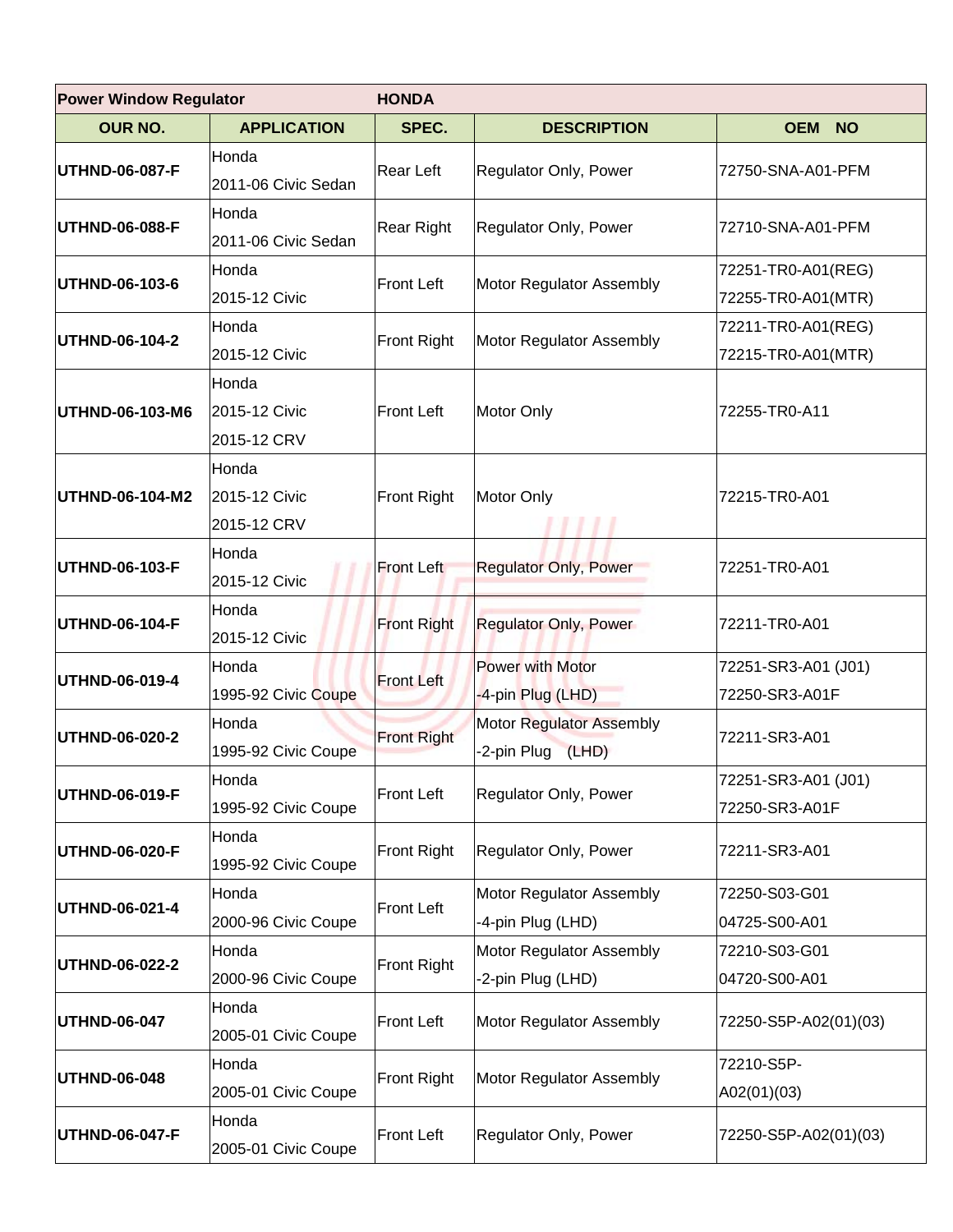| <b>Power Window Regulator</b> |                              | <b>HONDA</b>       |                                               |                                            |
|-------------------------------|------------------------------|--------------------|-----------------------------------------------|--------------------------------------------|
| <b>OUR NO.</b>                | <b>APPLICATION</b>           | SPEC.              | <b>DESCRIPTION</b>                            | <b>OEM NO</b>                              |
| UTHND-06-048-F                | Honda<br>2005-01 Civic Coupe | <b>Front Right</b> | <b>Regulator Only, Power</b>                  | 72210-S5P-A02(01)                          |
| UTHND-06-127-6                | Honda<br>2015-12 Civic Coupe | Front Left         | Motor Regulator Assembly                      | 72251-TS8-A21 (Reg)<br>72255-TR0-A02 (Mtr) |
| UTHND-06-128-2                | Honda<br>2015-12 Civic Coupe | Front Right        | Motor Regulator Assembly                      | 72211-TS8-A21 (Reg)<br>72215-TR0-A11 (Mtr) |
| UTHND-06-127-F                | Honda<br>2015-12 Civic Coupe | <b>Front Left</b>  | Regulator Only, Power                         | 72251-TS8-A21                              |
| UTHND-06-128-F                | Honda<br>2015-12 Civic Coupe | Front Right        | Regulator Only, Power                         | 72211-TS8-A21                              |
| UTHND-06-015-4                | Honda<br>2001-97 CRV         | <b>Front Left</b>  | Power with Motor<br>-4-pin Plug (LHD)         | 72251-S10-J01<br>72250-S10-A020            |
| UTHND-06-016-2                | Honda<br>2001-97 CRV         | Front Right        | Power with Motor<br>-2-pin Plug (LHD)         | 72211-S10-J01<br>72210-S10-A020            |
| UTHND-06-029                  | Honda<br>2001-97 CRV         | <b>Rear Left</b>   | <b>Motor Regulator Assembly</b>               | 72751-S10-J01                              |
| UTHND-06-030                  | Honda<br>2001-97 CRV         | <b>Rear Right</b>  | Motor Regulator Assembly                      | 72711-S10-J01                              |
| UTHND-06-015-F                | Honda<br>2001-97 CRV         | <b>Front Left</b>  | <b>Regulator Only, Power</b>                  | 72251-S10-J01<br>72250-S10-A020            |
| UTHND-06-016-F                | Honda<br>2001-97 CRV         | <b>Front Right</b> | <b>Regulator Only, Power</b>                  | 72211-S10-J01<br>72210-S10-A020            |
| UTHND-06-029-F                | Honda<br>2001-97 CRV         | Rear Left          | Regulator Only, Power                         | 72751-S10-J01                              |
| UTHND-06-030-F                | Honda<br>2001-97 CRV         | Rear Right         | Regulator Only, Power                         | 72711-S10-J01                              |
| UTHND-06-049-6                | Honda<br>2006-02 CRV         | <b>Front Left</b>  | Motor Regulator Assembly<br>-6-pin Plug (LHD) | 72250-S9A-A02(03)                          |
| UTHND-06-050-2                | Honda<br>2006-02 CRV         | <b>Front Right</b> | Motor Regulator Assembly<br>-2-pin Plug (LHD) | 72210-S9A-A02(03)                          |
| UTHND-06-073                  | Honda<br>2006-02 CRV         | Rear Left          | Motor Regulator Assembly                      | 72750-S9A-013                              |
| UTHND-06-074                  | Honda<br>2006-02 CRV         | Rear               | Right Motor Regulator Assembly                | 72710-S9A-013                              |
| UTHND-06-049-F                | Honda<br>2006-02 CRV         | <b>Front Left</b>  | Regulator Only, Power                         | 72250-S9A-A02(03)                          |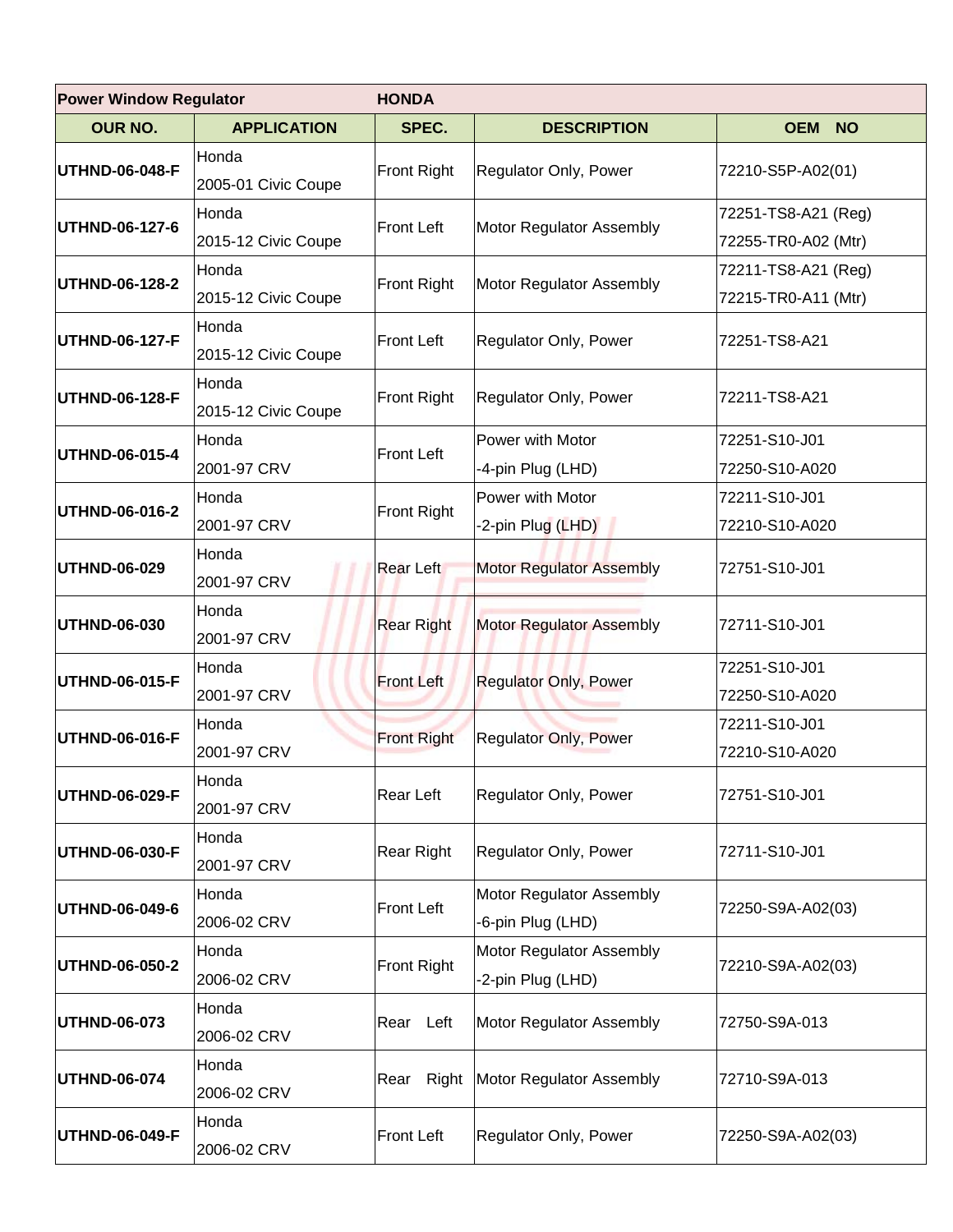| <b>Power Window Regulator</b> |                                              | <b>HONDA</b>       |                                               |                                          |  |
|-------------------------------|----------------------------------------------|--------------------|-----------------------------------------------|------------------------------------------|--|
| <b>OUR NO.</b>                | <b>APPLICATION</b>                           | SPEC.              | <b>DESCRIPTION</b>                            | <b>OEM NO</b>                            |  |
| UTHND-06-050-F                | Honda<br>2006-02 CRV                         | <b>Front Right</b> | Regulator Only, Power                         | 72210-S9A-A02(03)                        |  |
| UTHND-06-089-6                | Honda<br>2012-07 CRV                         | <b>Front Left</b>  | Motor Regulator Assembly<br>6 pin Plug (LHD)  | 72250-SWA-A01                            |  |
| UTHND-06-090-2                | Honda<br>2012-07 CRV                         | <b>Front Right</b> | Motor Regulator Assembly<br>2 pin Plug (LHD)  | 72210-SWA-A01<br>72210SWAA01             |  |
| UTHND-06-091                  | Honda<br>2012-07 CRV                         | <b>Rear Left</b>   | Motor Regulator Assembly<br>-2pin Plug        | 72750-SWA-A01                            |  |
| UTHND-06-092                  | Honda<br>2012-07 CRV                         | <b>Rear Right</b>  | Motor Regulator Assembly<br>-2pin Plug        | 72710-SWA-A01                            |  |
| UTHND-06-111-6                | Honda<br>2015-12 CRV                         | <b>Front Left</b>  | Motor Regulator Assembly                      | 72251-T0A-A01(REG)<br>72255-TR0-A01(MTR) |  |
| UTHND-06-112-2                | Honda<br>2015-12 CRV                         | <b>Front Right</b> | Motor Regulator Assembly                      | 72211-T0A-A01(REG)<br>72215-TR0-A01(MTR) |  |
| UTHND-06-111-F                | Honda<br>2015-12 CRV                         | <b>Front Left</b>  | <b>Regulator Only, Power</b>                  | 72251-T0A-A01                            |  |
| UTHND-06-112-F                | Honda<br>2015-12 CRV                         | <b>Front Right</b> | <b>Regulator Only, Power</b>                  | 72211-T0A-A01                            |  |
| UTHND-06-059-6                | Honda<br>2010-03 Element                     | <b>Front Left</b>  | Motor Regulator Assembly<br>-6-pin Plug (LHD) | 72250-SCV-A01                            |  |
| UTHND-06-060-2                | Honda<br>2010-03 Element                     | <b>Front Right</b> | Motor Regulator Assembly<br>-2-pin Plug (LHD) | 72210-SCV-A01(03)                        |  |
| UTHND-06-059-F                | Honda<br>2010-03 Element                     | <b>Front Left</b>  | Regulator Only, Power                         | 72250-SCV-A01<br>72250SCVA02-PFM         |  |
| UTHND-06-060-F                | Honda<br>2010-03 Element                     | <b>Front Right</b> | Regulator Only, Power                         | 72210-SCV-A01                            |  |
| UTHND-06-057-6                | Honda<br>2008-07 FIT/JAZZ<br>2007-03 CITY 5D | <b>Front Left</b>  | Motor Regulator Assembly<br>-6-pin Plug (LHD) | 72250-SAA-H01 (G03)                      |  |
| UTHND-06-058-2                | Honda<br>2008-07 FIT/JAZZ<br>2007-03 CITY 5D | <b>Front Right</b> | Motor Regulator Assembly<br>-2-pin Plug (LHD) | 72210-SAA-H01 (G03)                      |  |
| UTHND-06-067                  | Honda<br>2008-07 FIT/JAZZ<br>2007-03 CITY 5D | Rear Left          | Motor Regulator Assembly                      | 72750-SAA-G01<br>72750-SAG-H01           |  |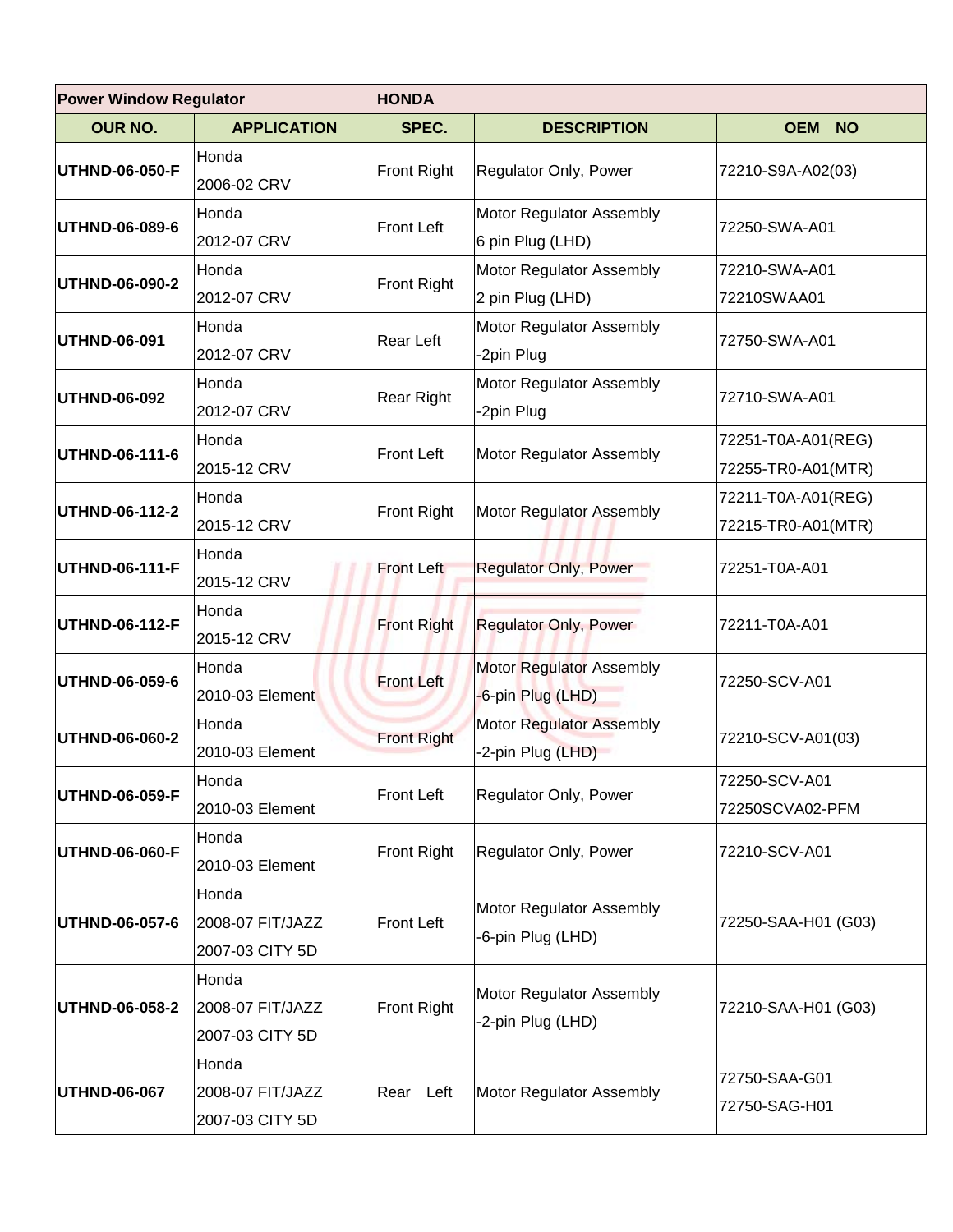| <b>Power Window Regulator</b>     |                                              | <b>HONDA</b>       |                                                      |                                          |
|-----------------------------------|----------------------------------------------|--------------------|------------------------------------------------------|------------------------------------------|
| <b>OUR NO.</b>                    | <b>APPLICATION</b>                           | SPEC.              | <b>DESCRIPTION</b>                                   | <b>OEM</b><br><b>NO</b>                  |
| UTHND-06-068                      | Honda<br>2008-07 FIT/JAZZ<br>2007-03 CITY 5D | Rear               | Right Motor Regulator Assembly                       | 72710-SAA-G01<br>72710-SAG-H01           |
| UTHND-06-057-F                    | Honda<br>2008-07 FIT/JAZZ<br>2007-03 CITY 5D | Front Left         | Regulator Only, Power                                | 72250-SAA-H01 (G03)                      |
| UTHND-06-058-F                    | Honda<br>2008-07 FIT/JAZZ<br>2007-03 CITY 5D | Front Right        | Regulator Only, Power                                | 72210-SAA-H01 (G03)                      |
| UTHND-06-053-4                    | Honda<br>2002-99 Odyssey<br>(US Built)       | <b>Front Left</b>  | Motor Regulator Assembly<br>-4-pin Plug (LHD)        | 72250-SOX-A01                            |
| UTHND-06-054-2                    | Honda<br>2004-99 Odyssey<br>(US Built)       | Front Right        | Motor Regulator Assembly<br>-2-pin Plug (LHD)        | 72210-SOX-A01                            |
| UTHND-06-055-6                    | Honda<br>2004-03 Odyssey<br>(US Built)       | <b>Front Left</b>  | <b>Motor Regulator Assembly</b><br>-6-pin Plug (LHD) | 72250-SOX-A51                            |
| UTHND-06-053-F                    | Honda<br>2004-99 Odyssey<br>(US Built)       | <b>Front Left</b>  | <b>Regulator Only, Power</b>                         | 72250-SOX-A01                            |
| $ UTHND-06-054-F 2004-99$ Odyssey | Honda<br>(US Built)                          | Front Right        | Regulator Only, Power                                | 72210-SOX-A01<br>72210-SOX-A04           |
| UTHND-06-063-6                    | Honda<br>2008-05 Odyssey                     | Front Left         | Motor Regulator Assembly<br>-6-pin Plug              | 72250-SHJ-A02<br>72250SHJA02             |
| UTHND-06-064-2                    | Honda<br>2008-05 Odyssey                     | <b>Front Right</b> | Motor Regulator Assembly<br>-2-pin Plug              | 72210-SHJ-A02<br>72210SHJA02             |
| UTHND-06-063-F                    | Honda<br>2008-05 Odyssey                     | Front Left         | Regulator Only, Power                                | 72250-SHJ-A02-PFM<br>72250SHJA02-PFM     |
| UTHND-06-064-F                    | Honda<br>2008-05 Odyssey                     | <b>Front Right</b> | Regulator Only, Power                                | 72210-SHJ-A02-PFM<br>72210SHJA02-PFM     |
| UTHND-06-115-6                    | Honda<br>2014-11 Odyssey                     | <b>Front Left</b>  | Motor Regulator Assembly<br>-6-pin Plug              | 72251-TK8-A01(REG)<br>72255-TK8-A01(MTR) |
| UTHND-06-116-6                    | Honda<br>2014-11 Odyssey                     | <b>Front Right</b> | Motor Regulator Assembly<br>-6-pin Plug              | 72211-TK8-A01(REG)<br>72215-TK8-A01(MTR) |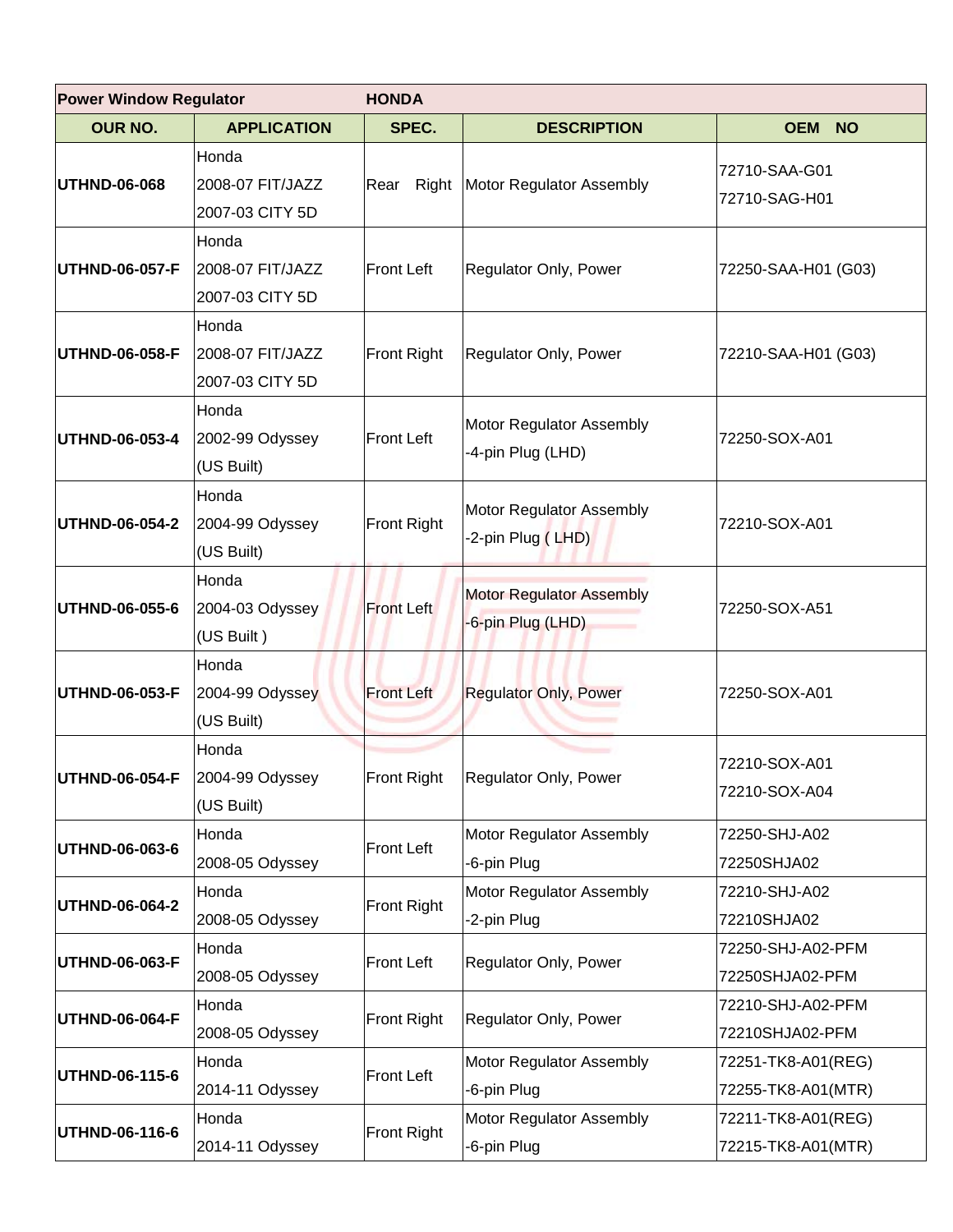| <b>Power Window Regulator</b> |                                                                                | <b>HONDA</b>       |                                               |                                |  |
|-------------------------------|--------------------------------------------------------------------------------|--------------------|-----------------------------------------------|--------------------------------|--|
| <b>OUR NO.</b>                | <b>APPLICATION</b>                                                             | SPEC.              | <b>DESCRIPTION</b>                            | <b>OEM NO</b>                  |  |
| UTHND-06-115-M6               | Honda<br>2014-11 Odyssey                                                       | <b>Front Left</b>  | Motor Only                                    | 72255-TK8-A01(MTR)             |  |
| UTHND-06-116-M6               | Honda<br>2014-11 Odyssey                                                       | <b>Front Right</b> | Motor Only                                    | 72215-TK8-A01(MTR              |  |
| UTHND-06-115-F                | Honda<br>2014-11 Odyssey                                                       | <b>Front Left</b>  | Regulator Only, Power                         | 72251-TK8-A01                  |  |
| UTHND-06-116-F                | Honda<br>2014-11 Odyssey                                                       | <b>Front Right</b> | Regulator Only, Power                         | 72211-TK8-A01                  |  |
| UTHND-06-065                  | Honda<br>2002-01 Passport,<br><b>Isuzu</b><br>2000-98 Amigo,<br>2004-98 Rodeo, | <b>Front Left</b>  | Motor Regulator Assembly<br>-2-pin Plug       | 8-97254-453-0<br>8-97251-741-0 |  |
| UTHND-06-066                  | Honda<br>2002-01 Passport,<br>Isuzu<br>2000-98 Amigo,<br>2004-98 Rodeo,        | <b>Front Right</b> | <b>Motor Regulator Assembly</b><br>2-pin Plug | 8-97254-452-0<br>8-97251740-0  |  |
| UTHND-06-065-F                | Honda<br>2002-01 Passport,<br>Isuzu<br>2000-98 Amigo,<br>2004-98 Rodeo,        | <b>Front Left</b>  | <b>Regulator Only, Power</b>                  | 8-97254-453-0                  |  |
| UTHND-06-066-F                | Honda<br>2002-01 Passport,<br><b>Isuzu</b><br>2000-98 Amigo,<br>2004-98 Rodeo, | <b>Front Right</b> | Regulator Only, Power                         | 8-97254-452-0                  |  |
| <b>UTHND-06-097</b>           | Honda<br>2002-01 Passport                                                      | Rear Left          | Motor Regulator Assembly                      | 8972564551                     |  |
| UTHND-06-098                  | Honda<br>2002-01 Passport                                                      | Rear               | Right Motor Regulator Assembly                | 8972544541                     |  |
| <b>UTHND-06-097-F</b>         | Honda<br>2002-01 Passport                                                      | Rear Left          | Regulator Only, Power                         | 8972564551-PFM                 |  |
| UTHND-06-098-F                | Honda<br>2002-01 Passport                                                      |                    | Rear Right Regulator Only, Power              | 8972544541-PFM                 |  |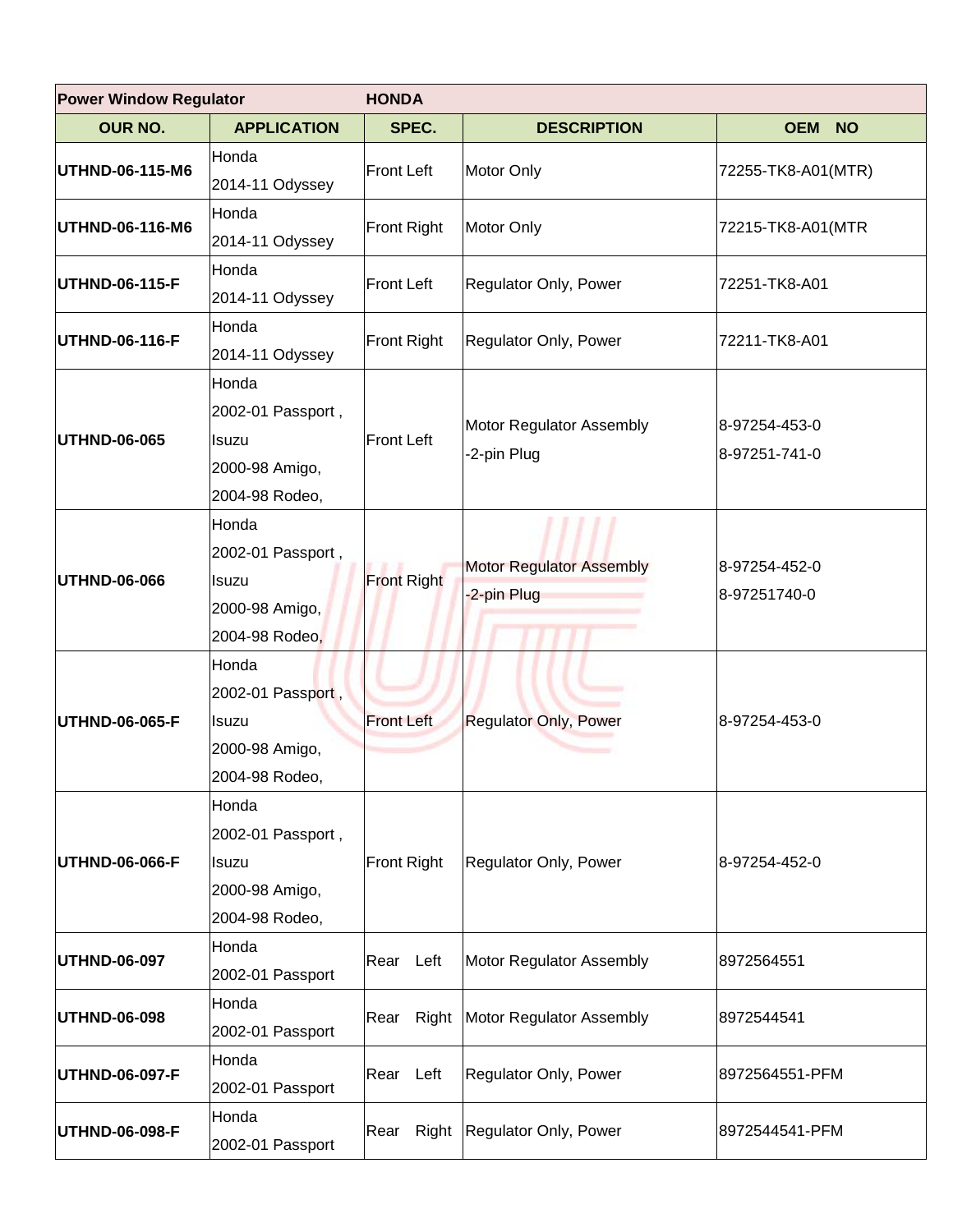| <b>Power Window Regulator</b> |                            | <b>HONDA</b>       |                                               |                         |  |
|-------------------------------|----------------------------|--------------------|-----------------------------------------------|-------------------------|--|
| <b>OUR NO.</b>                | <b>APPLICATION</b>         | SPEC.              | <b>DESCRIPTION</b>                            | <b>OEM</b><br><b>NO</b> |  |
| UTHND-06-051-6                | Honda<br>2008-03 Pilot     | <b>Front Left</b>  | Motor Regulator Assembly<br>-6-pin Plug (LHD) | 72250-S9V-A02 (01)      |  |
| UTHND-06-052-2                | Honda<br>2008-03 Pilot     | <b>Front Right</b> | Motor Regulator Assembly<br>-2-pin Plug (LHD) | 72210-S9V-A02 (01)      |  |
| UTHND-06-079                  | Honda<br>2008-03 Pilot     | Rear Left          | Power Window Regulator w/Motor                | 72750-S9V-A01 (02)      |  |
| UTHND-06-080                  | Honda<br>2008-03 Pilot     | Rear Right         | Power Window Regulator w/Motor                | 72710-S9V-A01 (02)      |  |
| UTHND-06-051-F                | Honda<br>2008-03 Pilot     | <b>Front Left</b>  | Regulator Only, Power                         | 72250-S9V-A02 (01) -PFM |  |
| UTHND-06-052-F                | Honda<br>2008-03 Pilot     | <b>Front Right</b> | Regulator Only, Power                         | 72210-S9V-A02 (01) -PFM |  |
| UTHND-06-079-F                | Honda<br>2008-03 Pilot     | Rear Left          | Regulator Only, Power                         | 72750-S9V-A01 (02) -PFM |  |
| UTHND-06-080-F                | Honda<br>2008-03 Pilot     | <b>Rear Right</b>  | <b>Regulator Only, Power</b>                  | 72710-S9V-A01 (02) -PFM |  |
| UTHND-06-099-6                | Honda<br>2015-09 Pilot     | <b>Front Left</b>  | <b>Motor Regulator Assembly</b>               | 72250-SZA-A02           |  |
| UTHND-06-100-2                | Honda<br>2015-09 Pilot     | <b>Front Right</b> | <b>Motor Regulator Assembly</b>               | 72210-SZA-A02           |  |
| UTHND-06-099-F                | Honda<br>2015-09 Pilot     | <b>Front Left</b>  | <b>Regulator Only, Power</b>                  | 72250-SZA-A02 - PFM     |  |
| UTHND-06-100-F                | Honda<br>2015-09 Pilot     | <b>Front Right</b> | Regulator Only, Power                         | 72210-SZA-A02 - PFM     |  |
| UTHND-06-101                  | Honda<br>2015-09 Pilot     | Rear Left          | Motor Regulator Assembly                      | 72750-SZA-A01           |  |
| UTHND-06-102                  | Honda<br>2015-09 Pilot     | Right<br>Rear      | Motor Regulator Assembly                      | 72710-SZA-A01           |  |
| UTHND-06-101-F                | Honda<br>2015-09 Pilot     | Rear Left          | Regulator Only, Power                         | 72750-SZA-A01 -PFM      |  |
| UTHND-06-102-F                | Honda<br>2015-09 Pilot     | Right<br>Rear      | Regulator Only, Power                         | 72710-SZA-A01 –PFM      |  |
| UTHND-06-117-6                | Honda<br>2010-06 Ridgeline | <b>Front Left</b>  | Motor Regulator Assembly                      | 72250SJCA01             |  |
| UTHND-06-118-2                | Honda<br>2010-06 Ridgeline | <b>Front Right</b> | Motor Regulator Assembly                      | 72210SJCA01             |  |